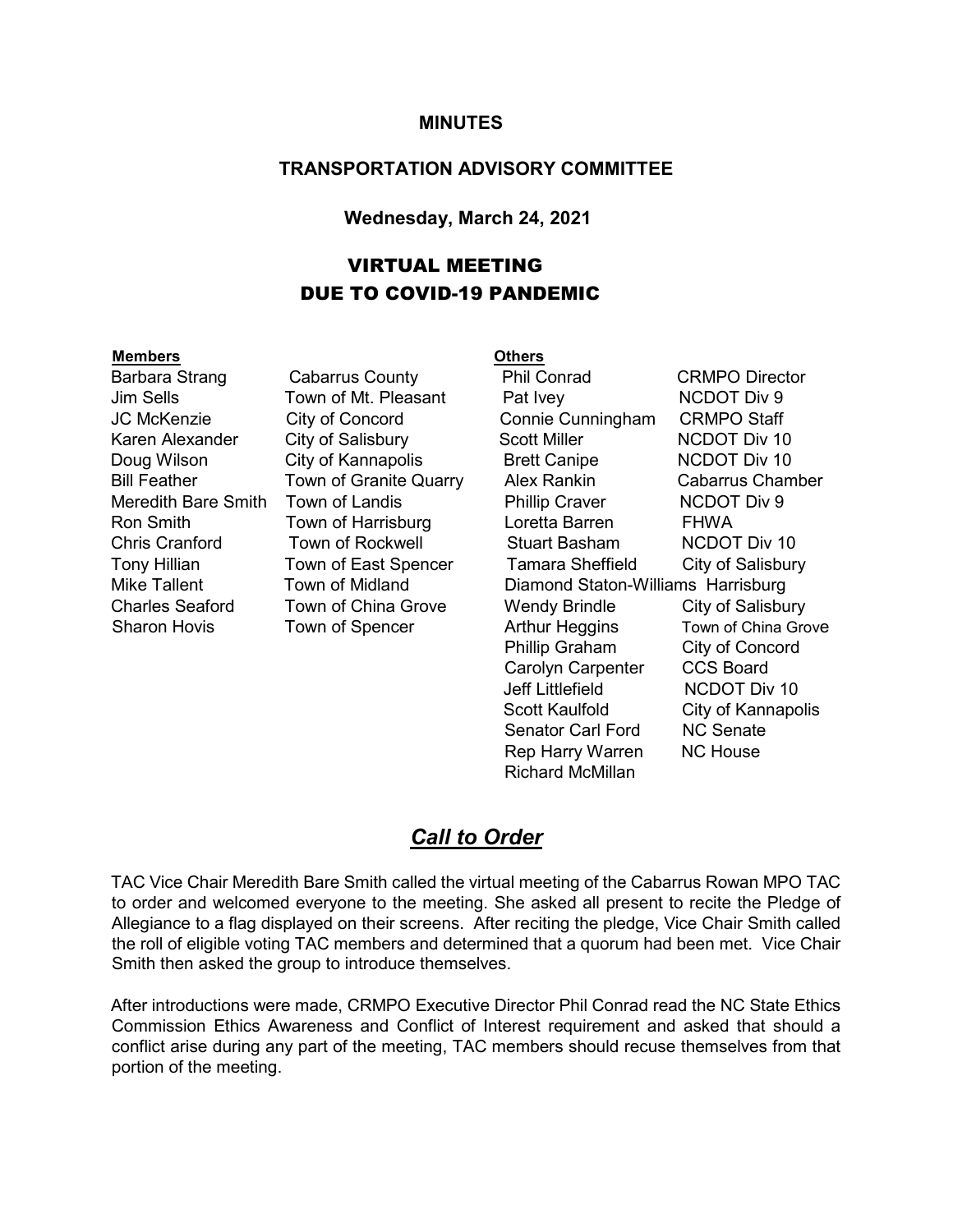Director Conrad moved on to Chamber of Commerce updates. Mr. Alex Rankin with the Cabarrus Chamber informed TAC members that the Chamber would be holding a 2021 Legislative Briefing on April 23rdand he reviewed the purpose of the event for the members. Director Conrad reported on behalf of Mrs. Elaine Spaulding from the Rowan County Chamber who could not be in attendance. Director Conrad informed the TAC members that the Rowan Chamber will be holding it's 95<sup>th</sup> annual meeting during a virtual Power in Partnerships program on April 15<sup>th</sup>. With no other Chamber reports, Director Conrad introduced Senator Carl Ford and House of Representative Harry Warren and welcomed them to the meeting. Senator Ford expressed that he was glad to see that projects are starting to move forward in North Carolina.

Moving on, TAC Vice Chair Smith asked if there were any speakers from the floor who would like to speak. With none heard, she moved onto the next order of business.

Vice Chair Smith asked if there were any adjustments to the meeting agenda including the Consent Agenda. With none heard, Mrs. Karen Alexander made a motion to approve the agenda as presented including the Consent Agenda and Mr. Bill Feather seconded the motion. The TAC members voted unanimously to approve.

## **CONSENT AGENDA**

All items on the consent agenda are considered routine and may be enacted by one motion. If a TAC member requests discussion on an item, the item will be removed from the consent agenda and considered separately. The following items were presented for TAC consideration on the Consent Agenda:

## .*FY 2020-2029 MTIP Modification #5*

The project modification is the addition of P-2918 CMAQ funding for the Piedmont/Carolinian 74/75 trains in FY 2021 at the request of the NCDOT Rail Division.

# *2050 MTP Draft Projects List*

Since the reprogramming of the 2020-2029 TIP, CRMPO staff has been working on a *draft* revenue forecast for the 2050 Transportation Plan. This forecast is based on the tier system which is included in the Strategic Mobility Formula as well as the statewide forecast methodology developed by NCDOT for regional and division tier allocations. The Draft 2050 Projects List is based on this revenue forecast. In addition, CRMPO staff incorporated the recommendations from the newly completed Cabarrus County Public Transportation Master Plan into the Draft 2050 Projects List. A memo explaining revenue sources was included.

#### **THIS CONCLUDES THE CONSENT AGENDA**

# *Approval of January 27, 2021 Minutes*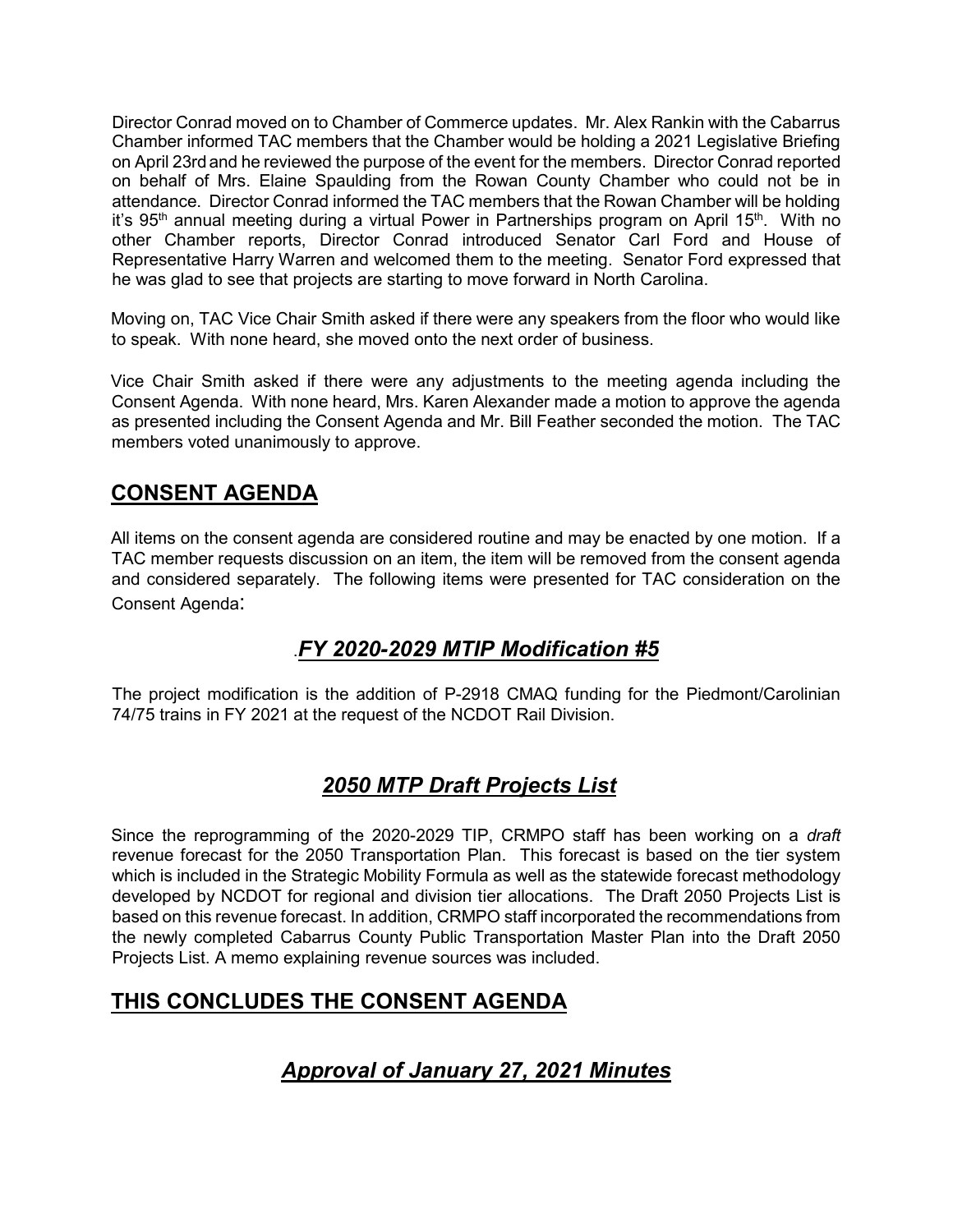Vice Chair Smith called members' attention to the minutes from the January 27, 2021 meeting included in their meeting packets. Vice Chair Smith asked if there were any corrections or additions to the minutes. With none being heard, Mrs. Karen Alexander made a motion to approve the minutes as presented. Mr. J.C. McKenzie seconded the motion and the TAC members followed with a unanimous vote to approve.

## *Proposed CMAQ Project Submittals*

CRMPO Director Phil Conrad reported to the TAC members that CMAQ funds are a federal funding source for areas designated non-attainment by the EPA. He continued by explaining that CMAQ funds require a local sponsor and a 20% local match along with being able to demonstrate an emission reduction benefit to the local area.

As a result of a call for new projects issued by NCDOT, a total of four CMAQ projects applications were received from four project sponsors within the CRMPO area. Phil went on to review a table listing the four projects labeled as Attachment 5A. The individual project applications were included in the TAC members' meeting packets. Mr. Scott Kaufhold reviewed the application for the City of Kannapolis' project, Mr. Wendy Brindle reviewed the City of Salisbury's application, TCC Chairman Phillip Graham reviewed the City of Concord's application and Mr. Richard McMillan reviewed the application from the Town of Mt. Pleasant.

Director Conrad informed members that NCDOT has indicated to the CRMPO that the MPO can anticipate receiving about \$1.55 million in CMAQ funds for FY 2022. He then called members' attention to Attachment 5B, which explained the NCDOT's target allocation for the MPO. In closing Director Conrad called TAC members' attention to Attachment 5C which was a draft resolution of support for their consideration. With no questions or comments, Mr. Ron Smith made a motion to endorse the CMAQ Project submittals. Mrs. Karen Alexander seconded the motion and the TAC members voted unanimously to approve the motion.

# *2021 Draft Local Priority Methodology*

Director Phil Conrad informed TAC members that NCDOT staff has indicated that Session Law 2012-84 requires the Department to develop a process for standardizing or approving MPO local input methodology. Considering recent changes in the way that points can be flexed between tiers, CRMPO staff will submit a draft of the CRMPO local input methodology to NDCOT for content review. Director Conrad continued on by stating that after the content review the NCDOT staff will grant conditional approval to the MPO's methodology subject to public unput and the CRMPO Board approval. He called attention to Attachment 6 which was the CRMPO's local priority methodology. Director Conrad reviewed the methodology with the members.

After no questions or comments were heard, Mrs. Karen Alexander made a motion to release the Draft Local Priority Methodology for public comment and NCDOT review. Mr. Jim Sells seconded the motion and TAC members voted unanimously to approve.

# *STBGP Methodology and 2021 Project Call*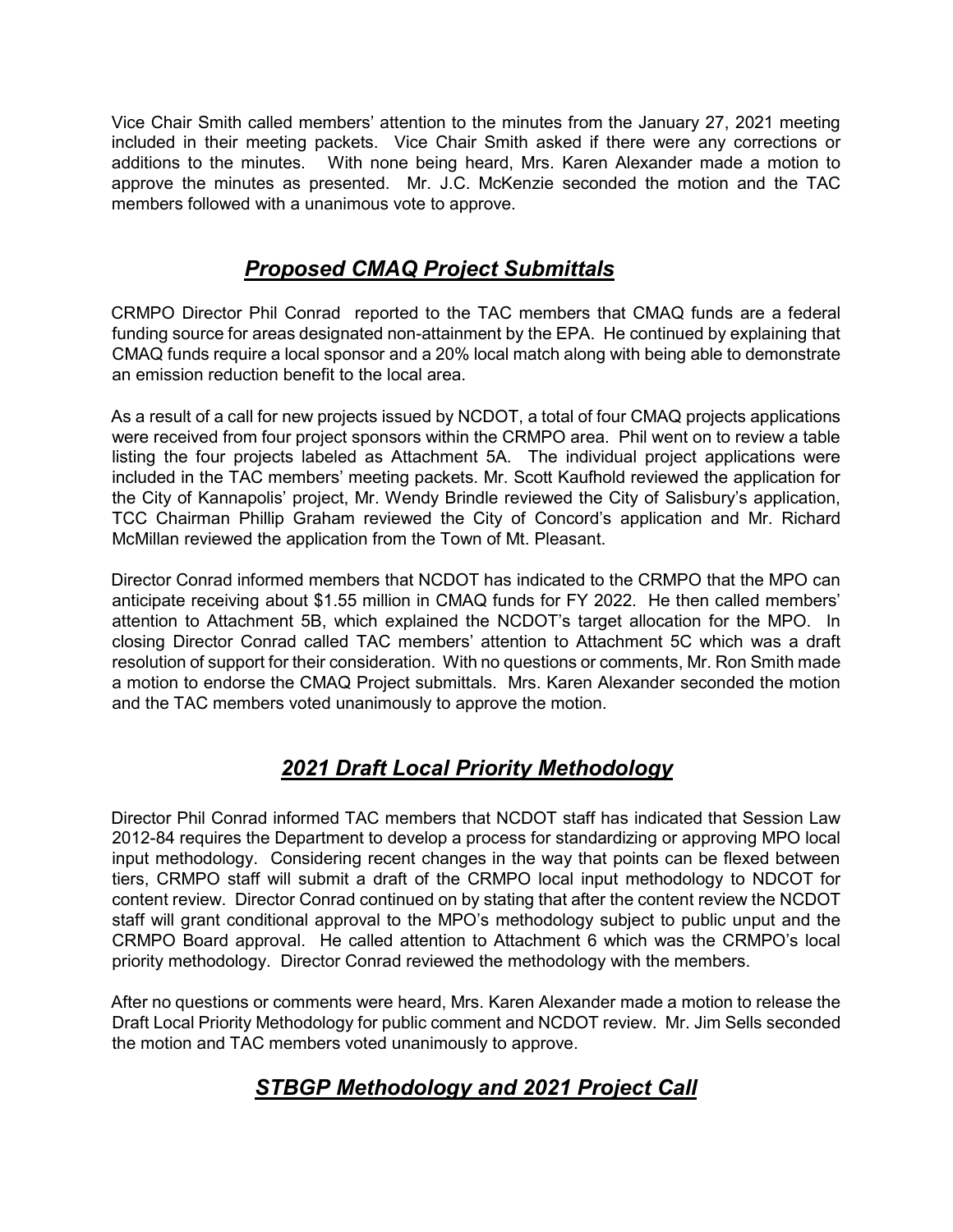Director Conrad explained to the TAC members that NCDOT has reported that CRMPO has received a balance of \$1.45 million in STBGP funds and \$208,994 in Infrastructure STBGP funds thru the CARES Act. Director Conrad went on to explain that this type of funding source has historically been used on high priority and hard to fund projects. He reported that the CRMPO adopted a new methodology to score STBGP project proposals in August 2019 and the first call for projects was issued and was endorsed in June 2020. Director Conrad explained that given the recent distribution of funds thru the CARES Act it might be necessary to review the methodology to see if there are possibly any proposed funding match changes. He then called members' attention to Attachment 7 and reviewed the methodology with the members.

Once the review was complete, Director Conrad asked for questions or comment. With none heard, Mr. Charles Seaford made a motion to endorse the edits to the STBGP Methodology. Mr. J.C. McKenzie seconded the motion and the TAC members voted unanimously to approve.

## *FY 2021-2022 DRAFT UPWP*

Director Conrad reported to the TAC members that each year the Cabarrus Rowan MPO is required to create and adopt a Unified Planning Work Program (UPWP). He went on to say that the UPWP is the MPO's budget and uses the state fiscal year 2021-2022. He called members' attention to Attachment 8A in their packets which was the detailed line by line budget for their review. Director Conrad explained that the UPWP identifies the planning tasks, responsible agencies and funding sources for regional transportation planning activities to be conducted within the planning area during the next fiscal year. He continued by stating that these projects include MPO planning activities conducted by local agencies, NCDOT and a line item for Regional Model and MTP Maintenance. He reviewed the budget line item by line item for the members. Director Conrad stated that in the fall of 2020, NCDOT reported to the CRMPO that their allocation of funds in FY 2022 would be \$365,637 which includes about \$100,000 in supplemental federal funds. He explained that there is no longer any unobligated balance for PL funds to MPO's in North Carolina. Phil also reported that since the January 2021 CRMPO TCC meeting, a request shown as Attachment 8B, had been received from the Town of China Grove for a Main Street Corridor Study which would utilize the supplemental funds.

Director Conrad reported to the TAC members that as part of the UPWP, the federal government is requiring all MPO's to certify their transportation planning process on an annual basis. He called attention to Attachment 8C which was a checklist for the CRMPO to certify the MPO transportation planning process. He then moved on to Attachment 4D containing the member contributions for operations and closed by calling members' attention to Attachment 4E which was a Draft resolution adopting the UPWP and certifying the transportation planning process.

With no discussion, Mr. Charles Seaford made a motion to recommend that the CRMPO TAC consider certifying the CRMPO Transportation planning process and consider adopting the 2021- 2022 UPWP. Mr. J.C. McKenzie seconded that motion and the TAC members voted unanimously to approve.

With there being no further questions or comments. Mrs. Karen Alexander made a motion to adopt the FY 2021-2022 UPWP. Mr. Charles Seaford seconded that motion and again, TAC members voted unanimously to approve.